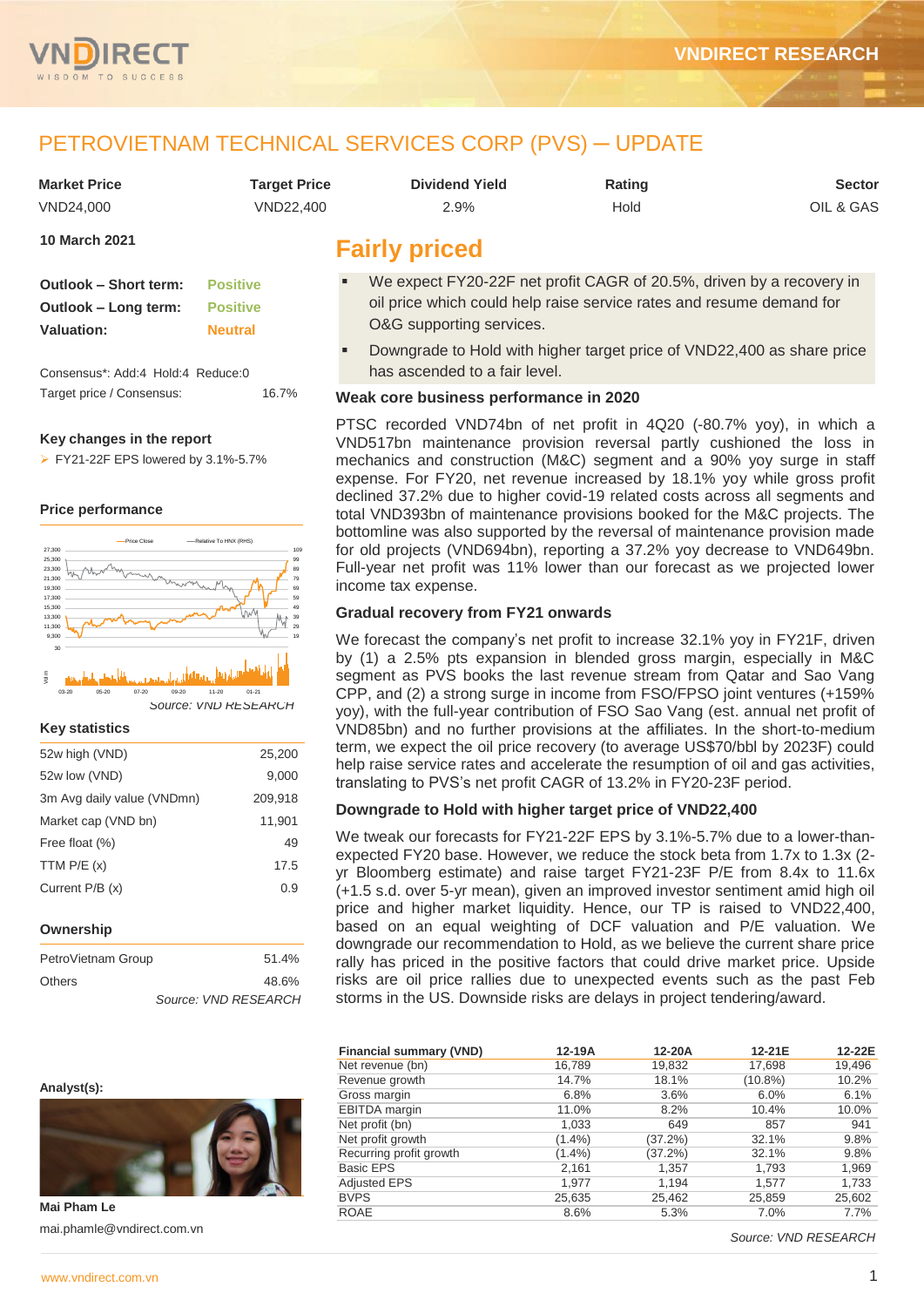

In the 4Q20 financial reports, PVS restated 2019 financial results according to the auditors' opinion. This mainly involved upward revisions in inventories and payable on contract progress, which we think related to the ongoing projects in M&C segment.

The company also reduced its COGS, which led to a 21.6% upward revision in 2019 net profit to VND1,033bn.

## **FAIRLY PRICED**

#### **Weak core business performance in FY20**

#### **Figure 1: 4Q20 and FY20 results overview**

|                                       |          |       |              |             |             |                | <b>vs. FY20</b> |
|---------------------------------------|----------|-------|--------------|-------------|-------------|----------------|-----------------|
| FYE Dec (VNDbn)                       | 4Q20     | 4Q19  | $%$ yoy      | <b>FY20</b> | <b>FY19</b> | $%$ yoy        | forecast        |
| Net revenue                           | 5,107    | 3,220 | 58.6%        | 19,832      | 16,789      | 18.1%          | 119.3%          |
| <b>Gross profit</b>                   | (158)    | 111   | $-242.8%$    | 712         | 1,134       | $-37.2%$       | 64.3%           |
| Gross profit margin                   | $-3.1\%$ | 3.4%  | $-6.5\%$ pts | 3.6%        |             | 6.8% -3.2% pts |                 |
| Selling expenses                      | (40)     | (39)  | 3.2%         | (119)       | (108)       | 9.9%           | 112.2%          |
| G&A expenses                          | (334)    | (87)  | 284.0%       | (718)       | (651)       | 10.4%          | 135.1%          |
| Operating profit                      | (532)    | (15)  | 3446.1%      | (125)       | 375         | $-133.4%$      | $-26.7%$        |
| Net financial income (expenses)       | 77       | 70    | 9.2%         | 258         | 251         | 2.9%           | 131.3%          |
| Gain/loss from investment in JVs      | 70       | 170   | $-58.8%$     | 195         | 581         | $-66.5%$       | 129.4%          |
| Net other income                      | 537      | 255   | 110.1%       | 714         | 129         | 451.8%         | 358.1%          |
| Pre-tax profit                        | 152      | 481   | $-68.4%$     | 1,042       | 1,336       | $-22.0%$       | 102.6%          |
| <b>Profit after tax</b>               | 100      | 358   | $-72.1%$     | 735         | 996         | $-26.2%$       | 91.6%           |
| Minority interest                     | 26       | (26)  | $-201.4%$    | 86          | (37)        | <b>NA</b>      | 113.2%          |
| Net profit                            | 74       | 384   | $-80.7%$     | 649         | 1,033       | $-37.2%$       | 89.3%           |
| Source: VND RESEARCH, Company reports |          |       |              |             |             |                |                 |

In 4Q20, PVS reported net revenue of VND5,107bn (+58.6% yoy) yet a gross loss of VND158bn (-242.8% yoy), which was mostly driven by the Mechanics and Construction (M&C) segment. This segment contributed 55% of quarter revenue but incurred gross loss of VND266bn (equal to 168.7% of total gross loss) as PVS booked VND228bn of maintenance provision for the Sao Vang Dai Nguyet and Gallaf Qatar projects. In addition, G&A expenses jumped 284% yoy on a surge in staff expense, which put further pressure on profitability. However, the company managed to post 4Q20 net profit of VND74bn (-80.7% yoy), cushioned by the reversal of VND517bn of maintenance provision which boosted net other income.

For FY20, although net revenue increased by 18.1% yoy, gross profit declined 37.2% due to higher covid-19 related costs across all segments and total VND393bn of maintenance provisions booked for the M&C projects. The bottomline was also supported by the reversal of maintenance provision made for old projects (VND694bn), reporting a 37.2% yoy decrease to VND649bn.

Full-year net profit was 11% lower than our forecast as the unexpected strong booking of provision reversal offset a weaker-than-expected performance of core businesses, and we projected lower income tax expense.

#### **FY21-23F outlook: Gradual recovery**

#### **Oil price increases could bring about a positive impact**

Brent crude oil price remained over US\$50 since mid-Dec 2020, supported by a strong commitment of production cut made by Saudi Arabia and allies and freezing storms that affected U.S. oil supply in Feb. Recent news reported that Saudi Arabia has decided to continue its voluntary 1mbd production cut in April, with insignificant increases in output of other allies. This came as a positive reassurance to oil price. We expect a sustained oil price of average US\$60 in 1H21F to help raise service rates and warm up oil and gas exploration market, which should be beneficial to PVS in the short and medium term.

We expect a gradual recovery in PVS's core businesses in FY21-23F, specifically:

• The offshore vessel and port base could improve their gross margins by 0.5-1.0% pts thanks to the recovery in service rates. We expect these two segments to post gross profit CAGR of 9.3% and 13.0% in FY20-23F period, respectively. We consider the wind power segment to be a potential business for PVS in the next 2-3 years, as the company could provide port and supporting construction services for the clients, given its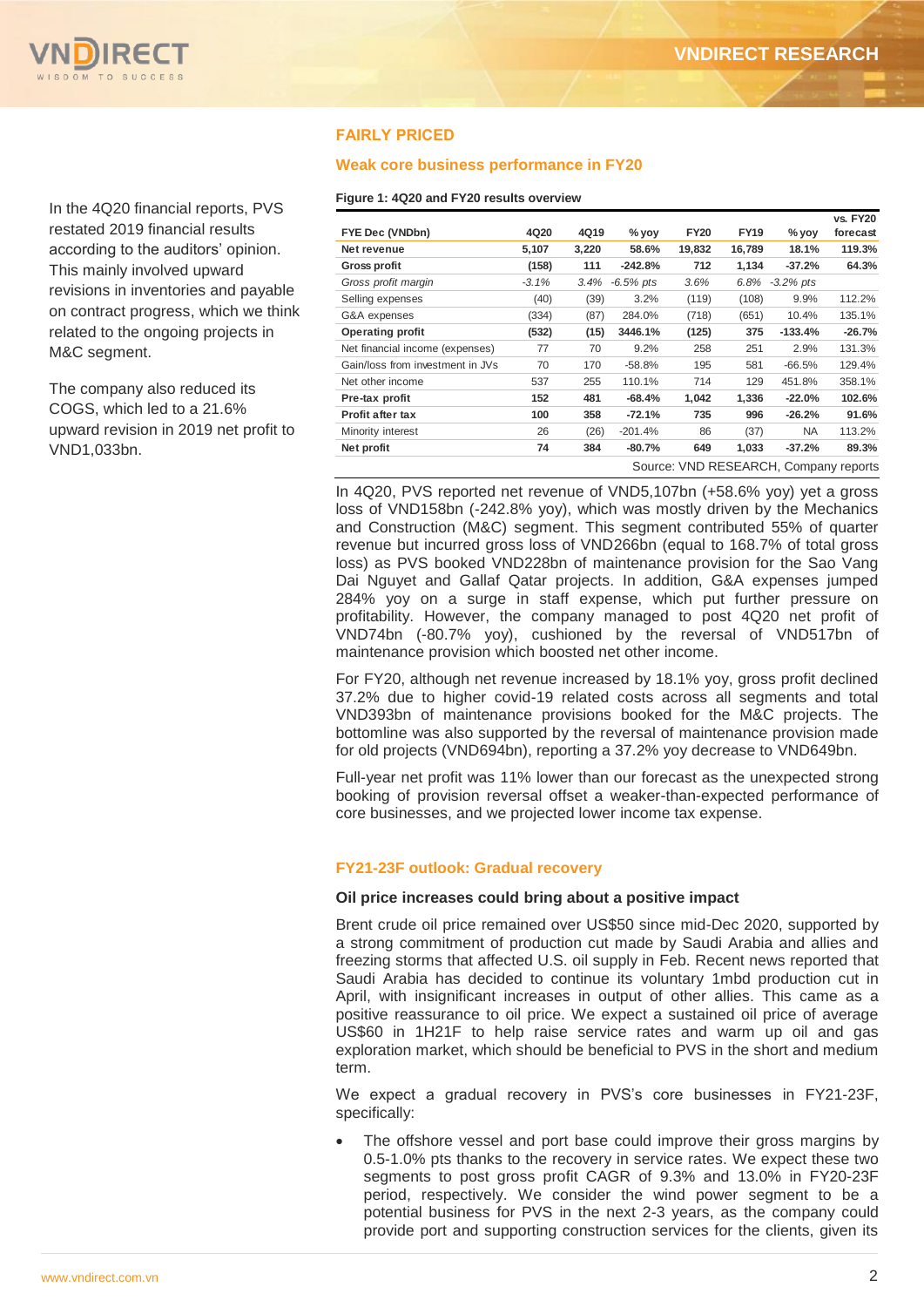

established infrastructure throughout the country and experience in carrying out offshore projects. We learn that in Feb 2021 PVS signed an MoU along with three other partners on providing services for the development of La Gan offshore wind power project, which could pave way for PVS to find similar projects later.

 For mechanics and construction segment (M&C), we believe gross margin could improve in 2021F as the majority of project maintenance expenses have been made in 2020 and gross margins usually jump towards the end of projects. We expect this segment's gross profit to record a CAGR of 47.0% in 2020-23F from a low base in 2020, as PVS books the last revenue stream from Sao Vang Dai Nguyet (Dai Nguyet Wellhead platform), Gallaf Qatar, Song Hau thermal plant and execute its backlog from such projects as LNG Thi Vai, Long Son petrochemical complex, etc. Although PVS has not confirmed any new contract award, a huge workload from gas field development projects (White Lion Phase 2, Nam Du U Minh, Block B, etc..), LNG terminal (Thi Vai Phase 2, Son My), and new power plants implies high potential for the company.

#### **Figure 2: PVS's major projects in M&C segment**

| No. Project                                                      |               | Est. contract Est. revenue | Est. backlog | Expected                        |                                                                                                                                                                                                                                                                                                                                                        |
|------------------------------------------------------------------|---------------|----------------------------|--------------|---------------------------------|--------------------------------------------------------------------------------------------------------------------------------------------------------------------------------------------------------------------------------------------------------------------------------------------------------------------------------------------------------|
|                                                                  | value (US\$m) | in 2021                    |              | by end-2021 project span Status |                                                                                                                                                                                                                                                                                                                                                        |
| Incorporated in our model<br>1 Gallaf Qatar                      | 320           | 96                         |              |                                 | PVS has completed construction and T&I for 3 topside and 3<br>2019 - 2Q21F connecting bridges. The company is in hook-up and trial run stage,                                                                                                                                                                                                          |
| Sao Vang Dai Nguyet<br>$\overline{2}$<br>(SVDN)                  | 600           | 60                         | 60           | 2018 - 2022F                    | with project progress at 87% by end-2020<br>Sao Vang first gas in Nov 2020, Dai Nguyet first gas expected in<br>3Q22F. Dai Nguyet WHP is being constructed with project progress at<br>65.5% by end-2020.                                                                                                                                              |
| SVDN intrafield and pipeline<br>3<br>connecting to Nam Con Son 2 | 96            | 10                         |              |                                 | 3Q19 - 2021F Gas-in in Nov 2020.                                                                                                                                                                                                                                                                                                                       |
| 4 Nam Con Son 2 Phase 2                                          | 40            | 10                         |              |                                 | 3Q19 - 1Q21F Installation completed, gas-in in Dec 2020                                                                                                                                                                                                                                                                                                |
| 5 LNG Thi Vai terminal                                           | 78            | 16                         |              | 31 3Q19 - 4Q22F                 | EPC contract awarded in Jun 2019. Project started in Oct 2019. PVS<br>has a 39% stake in the project.                                                                                                                                                                                                                                                  |
| 6 Song Hau thermal plant                                         | 250           | 50                         |              | 2016 - 2021F                    | Completed 88-90% of workload. Expected commercial operation of first<br>turbine in 2Q21F, second turbine in 3Q21F.                                                                                                                                                                                                                                     |
| Long Son petrochemicals<br>complex                               | 81            | 27                         | 53           |                                 | PVS is the sub-contractor for package A1 relating to the construction<br>2Q20 - 2Q22F of olefin plants. We believe the majority of the workload would fall in<br>2022F.                                                                                                                                                                                |
| 8 White Lion Phase 2                                             | 250           | 50                         | 200          | 2021 - 2023F                    | FS expected to be approved in 1Q21F. First gas for Phase 2A/2B<br>expected from 2Q21F/4Q23F.                                                                                                                                                                                                                                                           |
| 9 Nam Du - U Minh                                                | 150           | 30                         | 120          | 2021 - 2023F                    | Jadestone is negotiating a revised gas sales profile and development<br>with the Vietnamese government. The company is also preparing to re-<br>issue a tender for the related FPSO vessel. First gas is expected by<br>late-2022 or 2023.                                                                                                             |
| 10 GPP Dinh Co 2                                                 | 250           | 25                         | 225          | 2021 - 2023F                    | We expect commercial operation for this GPP by end-2022F/early<br>2023F to process the additional gas from Sao Vang and Dai Nguyet<br>fields.                                                                                                                                                                                                          |
| 11 Block B - O Mon pipeline                                      | 1,000         | L.                         | 1,000        | 2022 - 2024F                    | EPC tenders were opened in Feb 2020 and extended several times to<br>Mar 2021. First gas expected in Sep 2024 at the earliest.                                                                                                                                                                                                                         |
| Unincorporated in our<br>model                                   |               |                            |              |                                 |                                                                                                                                                                                                                                                                                                                                                        |
| 1 Block B - O Mon field                                          | 6,700         |                            |              | 2021 - 2024F                    | FEED contract completed. Tender packages would be opened in line<br>with the progress of downstream gas-fired power plant projects.                                                                                                                                                                                                                    |
| 2 Blue Whale                                                     | <b>NA</b>     |                            |              | 2021 - 2024F                    | FEED contract awarded to Saipem in Feb 2019. In Jul 2020, PVN and<br>EVN said they were working with ExxonMobil to finalise gas sale and<br>eletricity agreements. First gas expected in 4Q23F.                                                                                                                                                        |
| 3 Lac Da Vang                                                    | <b>NA</b>     |                            |              | 2021 - 2023F                    | ODP was approved in Sep 2019. Field development plan submitted in<br>3Q20 and well campaign targeted for 2022F. Murphy is also carrying<br>out exploration work at adjacent fields (Lac Da Trang, Lac Da Nau, etc)<br>and Block 15-2/17.                                                                                                               |
| 4 Nhon Trach 3&4 power plants                                    | 1,400         |                            |              | 2021 - 2024F                    | Construction site is being cleared. GSA and PPA under negotiation.                                                                                                                                                                                                                                                                                     |
| 5 LNG Thi Vai 2                                                  | 212           | ÷                          | ÷.           | 2021 - 2023F                    | FS completed in 2020 for capacity expansion to 3mmtpa.                                                                                                                                                                                                                                                                                                 |
| 6 Dung Quat refinery expansion<br>and upgrade                    | 1,800         |                            |              | 2021 - 2024F                    | PVS bid for the EPC contract in cooperation with Technip Italy,<br>Technip Malaysia and Lilama Vietnam. We expect the result of this bid<br>would be announced in 1H21F for EPC work to start in Aug 2021. We<br>note that PTSC is among the contractors participating in the past three<br>turnarounds of Dung Quat refinery in 2014, 2017, and 2020. |
|                                                                  |               |                            |              |                                 | *Unconfirmed projects                                                                                                                                                                                                                                                                                                                                  |

Source: VND RESEARCH, News report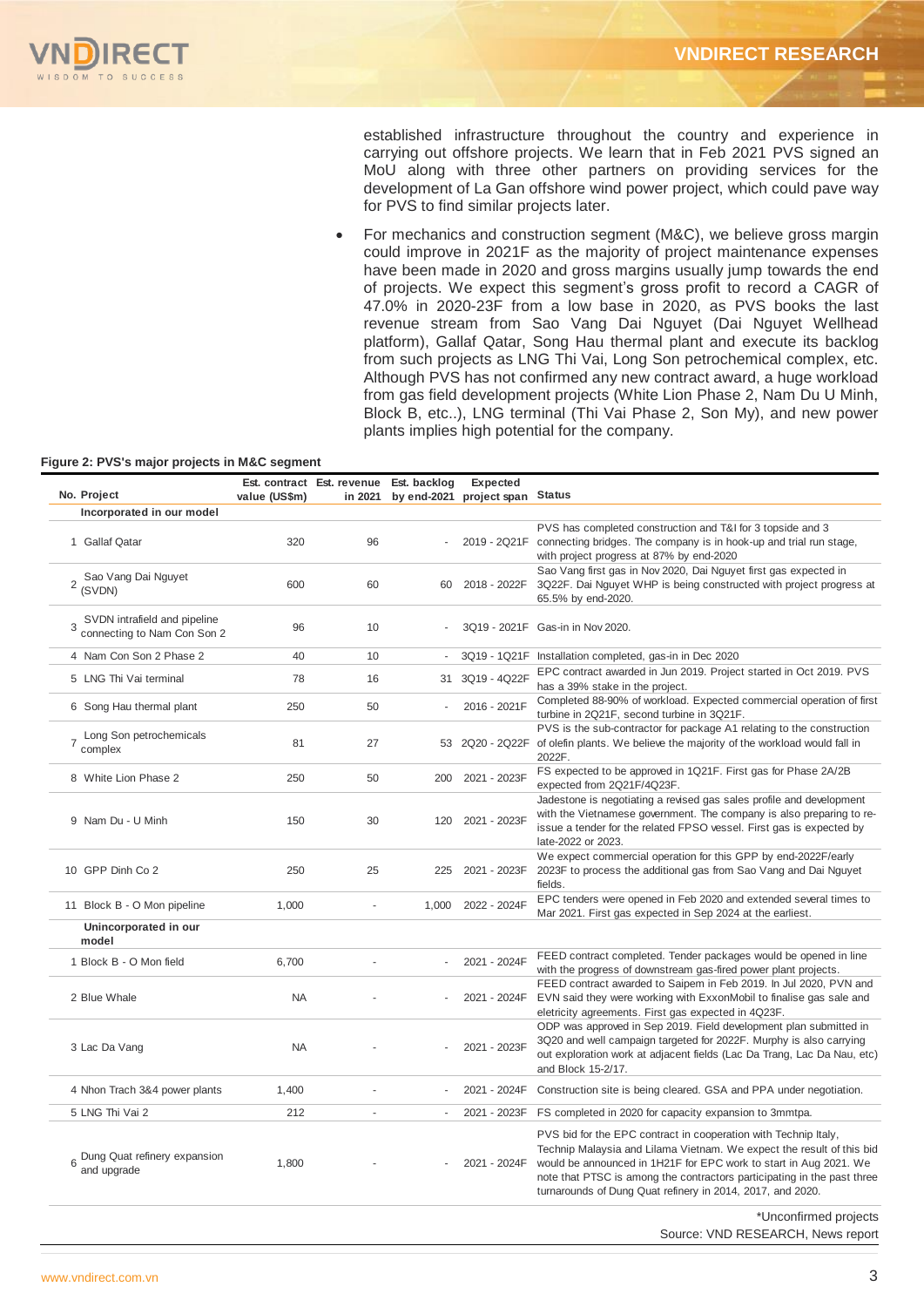

- We expect FSO/FPSO segment gross profit to recover from a low base in 2020F, mostly driven by the full-year contribution of Sao Vang FSO from 2021F onwards. PVS won the US\$176m contract for operating the Sao Vang FSO for seven firm years in 2018, translating to an average day rate of US\$68,900. This FSO has started operation from Nov 2020 and we expect the segment's CAGR gross profit at 16.5% in FY20-23F. We also note that the owner Jadestone of Nam Du U Minh project is preparing to re-issue the related FPSO contract tender, which could be a potential job for PVS from 2023F onwards. We consider this project award to be an upside risk to our forecast.
- Income from FSO/FPSO affiliates is projected to recover from FY21F, reporting a 159% yoy growth to VND505bn, as PVS no longer needs to make provisions for the MV12 FSO (for solving technical issues) and Lam Son FPSO (for risk of contract termination) like in 2020.

| Unit: VNDbn                     | <b>FY20</b> | <b>FY21F</b>                          | FY22F  | FY23F  |
|---------------------------------|-------------|---------------------------------------|--------|--------|
| Net revenue                     | 19.832      | 17,698                                | 19.496 | 21,204 |
| Offshore support vessel         | 1,883       | 1,977                                 | 2,076  | 2,180  |
| FSO/FPSO                        | 2,985       | 2,131                                 | 2,172  | 2,214  |
| Seismic survey & ROV            | 420         | 546                                   | 600    | 630    |
| Port base                       | 1,582       | 1,661                                 | 1,744  | 1,832  |
| Mechanics & construction (M&C)  | 10,812      | 9,594                                 | 11,025 | 12,384 |
| Operation and maintenance (O&M) | 1,410       | 1,128                                 | 1,151  | 1,174  |
| Other services                  | 739         | 660                                   | 727    | 791    |
| <b>Gross profit</b>             | 712         | 1,071                                 | 1,195  | 1,218  |
| Offshore support vessel         | 114         | 127                                   | 141    | 149    |
| FSO/FPSO                        | 100         | 153                                   | 156    | 159    |
| Seismic survey & ROV            | 16          | 20                                    | 22     | 23     |
| Port base                       | 213         | 249                                   | 292    | 306    |
| Mechanics & construction (M&C)  | 136         | 384                                   | 441    | 433    |
| Operation and maintenance (O&M) | 87          | 106                                   | 108    | 110    |
| Other services                  | 46          | 31                                    | 35     | 38     |
| Gross profit margin (%)         | 3.6%        | 6.0%                                  | 6.1%   | 5.7%   |
| Offshore support vessel         | 6.0%        | 6.4%                                  | 6.8%   | 6.8%   |
| FSO/FPSO                        | 3.4%        | 7.2%                                  | 7.2%   | 7.2%   |
| Seismic survey & ROV            | 3.7%        | 3.7%                                  | 3.7%   | 3.7%   |
| Port base                       | 13.4%       | 15.0%                                 | 16.7%  | 16.7%  |
| Mechanics & construction (M&C)  | 1.3%        | 4.0%                                  | 4.0%   | 3.5%   |
| Operation and maintenance (O&M) | 6.2%        | 9.4%                                  | 9.4%   | 9.4%   |
| Other services                  | 6.3%        | 4.8%                                  | 4.8%   | 4.8%   |
|                                 |             | Source: VND RESEARCH, Company reports |        |        |

#### **Figure 3: Segment forecast summary**

Overall, we forecast PVS's net profit to increase 32.1% yoy in FY21F, driven by (1) a 2.5% pts expansion in blended gross margin, especially in M&C segment, and (2) a strong surge in income from FSO/FPSO joint ventures (+159% yoy), with the full-year contribution of FSO Sao Vang (est. annual net profit of VND85bn).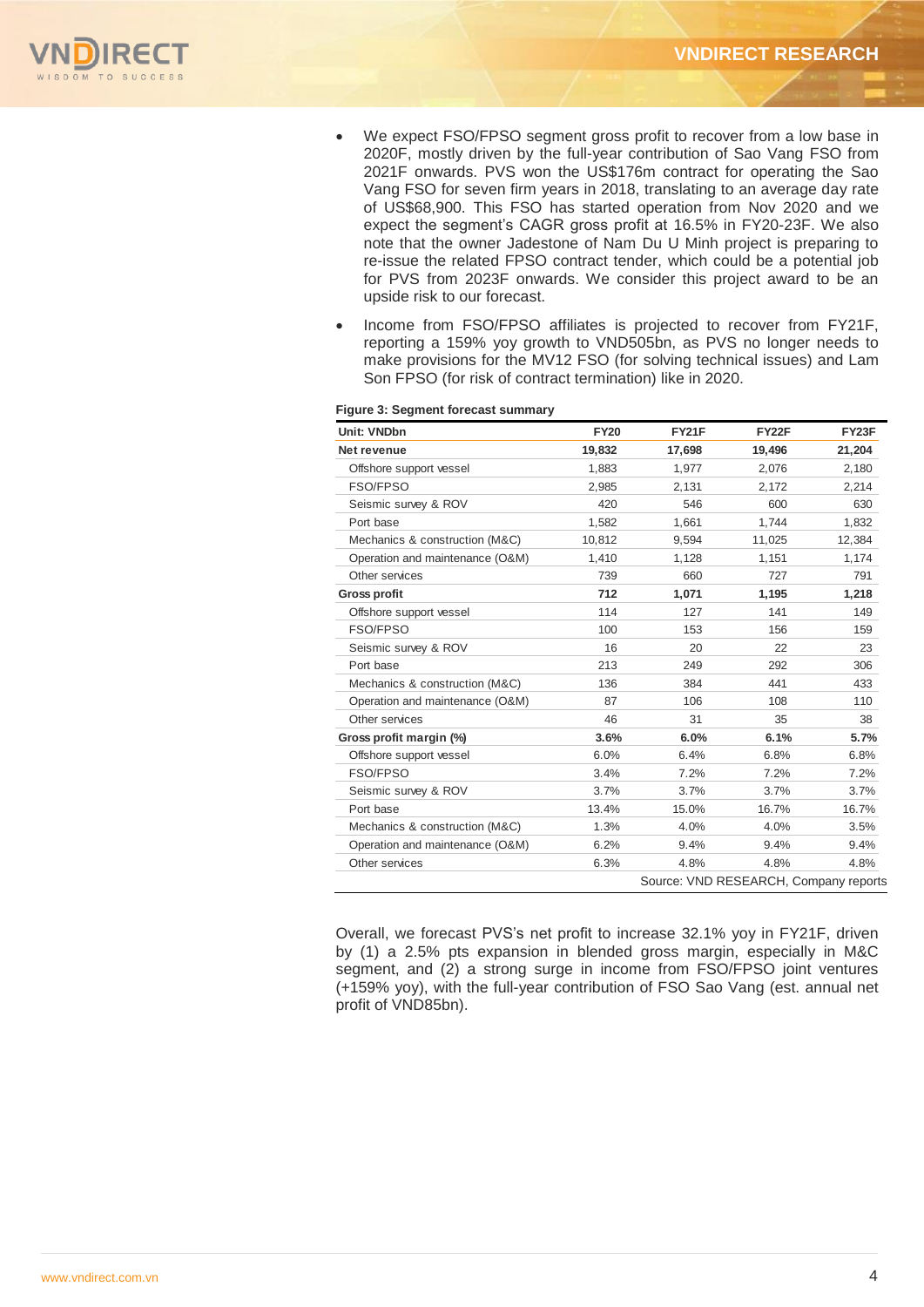

#### **Forecast revision**

#### **Figure 4: Forecast revision**

|                                            |        | 2021F      |          |        | 2022F      |              | 2023F      |                                                                                                                                                                                                                                                                                                                                                                           |
|--------------------------------------------|--------|------------|----------|--------|------------|--------------|------------|---------------------------------------------------------------------------------------------------------------------------------------------------------------------------------------------------------------------------------------------------------------------------------------------------------------------------------------------------------------------------|
| <b>VNDbn</b>                               | Old    | <b>New</b> | %Δ       | Old    | <b>New</b> | $%$ $\Delta$ | <b>New</b> | Comment                                                                                                                                                                                                                                                                                                                                                                   |
|                                            |        |            |          |        |            |              |            | We delay part of Block B O Mon revenue stream from 2022F to 2023F, as                                                                                                                                                                                                                                                                                                     |
| Net revenue                                | 17,198 | 17,698     | 2.9%     | 23.171 | 19,496     | $-15.9%$     | 21.204     | first gas timeline has been delayed to Sep 2024 at the earliest.                                                                                                                                                                                                                                                                                                          |
| Gross profit                               | 1,173  | 1,071      | $-8.7%$  | 1,474  | 1.195      | $-18.9%$     | 1.218      | We slightly trim the gross margins of some segments due to lower-than-<br>expected 2020 base. However, we still project a recovery in blended gross<br>margin from FY21F as we believe the recovery in oil price, supported by a<br>return of O&G demand as vaccines are rolled out, could help revive the E&P<br>activities globally from 2H21F and boost service rates. |
| Selling expenses                           | (109)  | (106)      | $-3.2%$  | (147)  | (117)      | $-20.8%$     | (127)      |                                                                                                                                                                                                                                                                                                                                                                           |
| G&A expenses                               | (658)  | (641)      | $-2.6%$  | (857)  | (706)      | $-17.6%$     | (768)      |                                                                                                                                                                                                                                                                                                                                                                           |
| Operating profit                           | 406    | 324        | $-20.2%$ | 469    | 372        | $-20.7%$     | 323        |                                                                                                                                                                                                                                                                                                                                                                           |
| Net financial income<br>(expenses)         | 187    | 264        | 41.7%    | 155    | 262        | 69.4%        |            | We raise interest income assumption in FY21-22F due to higher-than-<br>242 expected interest income in FY20.                                                                                                                                                                                                                                                              |
| Gain/loss from<br>investment in associates | 513    | 505        | $-1.7%$  | 587    | 566        | $-3.6%$      | 723        |                                                                                                                                                                                                                                                                                                                                                                           |
| Pre-tax profit                             | 1,237  | 1,270      | 2.7%     | 1,387  | 1,395      | 0.5%         | 1.394      |                                                                                                                                                                                                                                                                                                                                                                           |
| Net profit                                 | 884    | 857        | $-3.1%$  | 998    | 941        | $-5.7%$      | 940        | We observe that the company often incurs high deferred tax expense and<br>the net deferred tax payable by end-2020 was VND444bn. Hence, we raise<br>effective tax rate assumption from 21% to 25.5% in FY21-22F (equal to<br>2019 level), given a higher-than-expected deferred tax expense in 2020.                                                                      |
| EPS (VND)                                  | 1,850  | 1,793      | $-3.1%$  | 2,089  | 1,969      | $-5.7%$      | 1.968      |                                                                                                                                                                                                                                                                                                                                                                           |
|                                            |        |            |          |        |            |              |            | Source: VND RESEARCH                                                                                                                                                                                                                                                                                                                                                      |

#### **Downgrade to Hold with higher target price of VND22,400**

While our FY21-22F EPS forecasts is trimmed by 3.1%-5.7%, we revise the stock beta from 1.7x to 1.3x (using 2-yr Bloomberg estimate), hence our DCFbased fair value increases 10% to VND22,645. In addition, we raise our target FY21-23F P/E from 8.4x (5-yr average P/E) to 11.6x (+1.5 s.d. over mean), due to (1) improved sentiment amid the surge in oil prices, (2) higher overall market liquidity as new investors enter the market (2M21 liquidity increased 2.5 times yoy). Our TP is raised to VND22,400, based on an equal weighting of DCF valuation and P/E valuation.

#### **Figure 5: DCF valuation summary**

| <b>VNDbn</b>                                 |           |           |           |           |           |           |           |                      | <b>CAGR</b> |
|----------------------------------------------|-----------|-----------|-----------|-----------|-----------|-----------|-----------|----------------------|-------------|
|                                              | Dec-19A   | Dec-20A   | Dec-21F   | Dec-22F   | Dec-23F   | Dec-25F   | Dec-30F   | Dec-35F              | 20-35F      |
| Total revenue                                | 16,789    | 19,832    | 17,698    | 19,496    | 21,204    | 23,266    | 27,388    | 30,177               | 2.8%        |
| % yoy                                        | 14.7%     | 18.1%     | $-10.8%$  | 10.2%     | 8.8%      | 4.5%      | 2.7%      | 1.6%                 |             |
| COGS & OPEX                                  | (16, 414) | (19, 958) | (17, 374) | (19, 124) | (20, 881) | (22, 911) | (26, 970) | (29, 716)            |             |
| Unlevered profit / EBIT                      | 375       | (125)     | 324       | 372       | 323       | 355       | 418       | 460                  |             |
| Operating margin                             | 2.2%      | $-0.6%$   | 1.8%      | 1.9%      | 1.5%      | 1.5%      | 1.5%      | 1.5%                 |             |
| Effective tax rate                           | 25.5%     | 29.5%     | 25.5%     | 25.5%     | 25.5%     | 21.0%     | 21.0%     | 21.0%                |             |
| EBIT * (1-Tax) or NOPAT                      | 279       | (88)      | 241       | 277       | 241       | 280       | 330       | 363                  |             |
| + Depreciation and amortisation              | 471       | 526       | 526       | 506       | 498       | 546       | 643       | 708                  |             |
| % of revenue                                 | 2.8%      | 2.7%      | 3.0%      | 2.6%      | 2.3%      | 2.3%      | 2.3%      | 2.3%                 |             |
| - Capex                                      | (786)     | (461)     | (411)     | (453)     | (493)     | (541)     | (637)     | (701)                |             |
| % of revenue                                 | $-4.7%$   | $-2.3%$   | $-2.3%$   | $-2.3%$   | $-2.3%$   | $-2.3%$   | $-2.3%$   | $-2.3%$              |             |
| + Change in working capital                  | 1,161     | (912)     | (486)     | (221)     | (161)     | (360)     | (424)     | (467)                |             |
| % of revenue                                 | 6.9%      | $-4.6%$   | $-2.7%$   | $-1.1%$   | $-0.8%$   | $-1.5%$   | $-1.5%$   | $-1.5%$              |             |
| Interest and other financial activities, net | 961       | 1,167     | 946       | 1,023     | 1,071     | 1,175     | 1,383     | 1,524                |             |
| % of revenue                                 | 5.7%      | 5.9%      | 5.3%      | 5.2%      | 5.0%      | 5.0%      | 5.0%      | 5.0%                 |             |
| Unlevered free cash flow (UFCF)              | 2,087     | 232       | 816       | 1,132     | 1,155     | 1,100     | 1,295     | 1,427                | 12.9%       |
|                                              |           |           |           |           |           |           |           | Source: VND RESEARCH |             |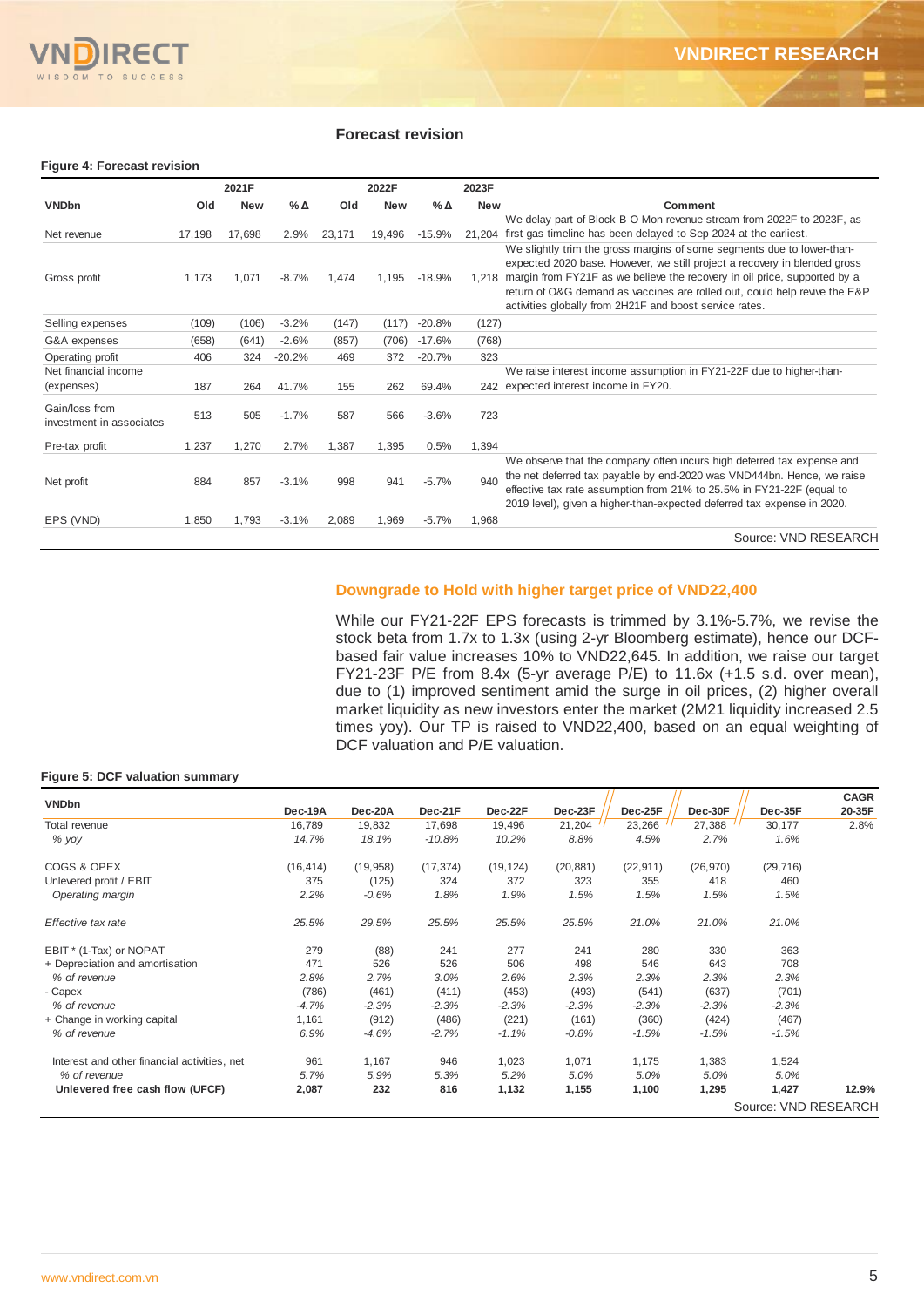

### **VNDIRECT RESEARCH**

#### **Figure 6: Cost of equity assumption**

|  |  | Figure 7: WACC and terminal growth |  |
|--|--|------------------------------------|--|

| Cost of equity        |                      | <b>VNDbn</b>                 |                      |
|-----------------------|----------------------|------------------------------|----------------------|
| <b>Risk Free Rate</b> | 3.0%                 | Equity Value                 | 6,516                |
| <b>Beta</b>           | 1.3                  | Debt                         | 1,208                |
| <b>Risk Premium</b>   | 11.0%                | Cost of Debt                 | 4.4%                 |
| <b>Cost of Equity</b> | 17.3%                | Tax Rate                     | 21.0%                |
|                       |                      | <b>WACC</b>                  | 15.1%                |
|                       |                      | <b>Perpetual Growth Rate</b> | 1.0%                 |
|                       | Source: VND RESEARCH |                              | Source: VND RESEARCH |

#### **Figure 8: Blended target price**

|                              | Implied share |               | Weight Weighted share |
|------------------------------|---------------|---------------|-----------------------|
| <b>Method</b>                | price (VND)   | $\frac{1}{2}$ | price (VND)           |
| <b>DCF</b>                   | 22.645        | 50%           | 11.322                |
| FY21-23F target P/E of 11.6x | 22.152        | 50%           | 11.076                |
| <b>Blended value</b>         |               |               | 22,398                |
| <b>Target price</b>          |               |               | 22,400                |
|                              |               |               | Source: VND RESEARCH  |

#### **Figure 9: PVS's historical P/E from 2016 to date**



In the past, PVS's P/E generally trails the movement of oil prices, as shown in Figure 9. However, from the beginning of 2021, the company's TTM P/E has risen at a quicker pace than oil price to a 7-year peak. Therefore we think the current stock price is fair and we downgrade our recommendation to Hold.

Downside risks to our forecasts are the delay in progresses of large projects such as Block B - O Mon and Blue Whale, and PVS fails to replenish its backlog with new contracts.

#### **Figure 10: Peer comparison**

|                              |                  |               | Share  | Target    |                  |           |                 |           | 3-yr fw     |     |                 |     |               |                |         |          |             |                                                     |
|------------------------------|------------------|---------------|--------|-----------|------------------|-----------|-----------------|-----------|-------------|-----|-----------------|-----|---------------|----------------|---------|----------|-------------|-----------------------------------------------------|
|                              |                  |               | Price  | Price     | <b>Market</b>    |           | P/E(x)          |           | <b>EPS</b>  |     | P/BV(x)         |     |               | <b>ROE (%)</b> |         |          | ROA (%)     |                                                     |
|                              | <b>Bloomberg</b> |               | (local | (local    | Cap              |           |                 |           | <b>CAGR</b> |     |                 |     |               |                |         |          |             |                                                     |
| Company                      |                  | Ticker Recom. | curr)  |           | $curr)$ (US\$ m) |           | TTM FY21F FY22F |           | (%)         |     | TTM FY21F FY22F |     | TTM           | FY21F FY22F    |         | TTM      | FY21F FY22F |                                                     |
| <b>PV Technical Services</b> | <b>PVS VN</b>    | <b>HOLD</b>   | 24.000 | 22.400    | 493              | 17.5      | 13.4            | 12.2      | 13.2%       | 0.9 | 0.9             | 0.9 | 5.4%          | 7.0%           | 7.7%    | 2.5%     | 3.4%        | 3.8%                                                |
| Malaysia Marine Eng          | MMHE MK          | <b>NR</b>     | 0.52   | NA        | 201              | <b>NA</b> | 40.0            | 23.6      | NA          | 0.4 | 0.4             | 0.4 | $-18.3%$      | $1.1\%$        | 2.0%    | $-12.5%$ | 0.9%        | 1.5%                                                |
| Yinson Holdings              | YNS MK           | <b>NR</b>     | 5.38   | <b>NA</b> | .383             | 18.8      | 13.1            | 12.7      | 29%         | 1.6 | 2.0             | .8  | 8.6%          | 16.8%          | 15.8%   | 3.0%     | 4.2%        | 4.5%                                                |
| Sembcorp Marine              | SMM SP           | <b>NR</b>     | 0.16   | ΝA        | .509             | <b>NA</b> | <b>NA</b>       | <b>NA</b> | <b>NA</b>   | 0.6 | 0.4             |     | $0.4 - 19.9%$ | $-3.4%$        | $-1.1%$ | $-6.7%$  | $-1.5%$     | $-0.7%$                                             |
| Hyundai Engineering          | 000720 KS        | <b>NR</b>     | 39.200 | <b>NA</b> | 3.819            | 35.8      | 10.4            | 8.8       | 69%         | 0.6 | 0.6             | 0.6 | 3.4%          | 6.1%           | 6.9%    | 1.2%     | 2.9%        | 3.3%                                                |
| Keppel Corp                  | <b>KEP SP</b>    | <b>NR</b>     | 5.17   | ΝA        | 6,980            | <b>NA</b> | 13.3            | 11.0      | <b>NA</b>   | 0.9 | 0.8             | 0.8 | $.7\%$<br>-1  | 6.3%           | 7.4%    | $-0.6%$  | 2.2%        | 2.7%                                                |
| Average (all)                |                  |               |        |           | 2.398            | 24.0      | 18.0            | 13.7      | 36.9%       | 0.8 | 0.9             | 0.8 | $-3.8%$       | 5.6%           | 6.5%    | $-2.2%$  | 2.0%        | 2.5%                                                |
| Average (excluding PVS)      |                  |               |        |           | 2.778            | 27.3      | 19.2            | 14.0      | 48.7%       | 0.8 | 0.8             | 0.8 | $-5.6%$       | 5.4%           | 6.2%    | $-3.1%$  | 1.7%        | 2.3%                                                |
|                              |                  |               |        |           |                  |           |                 |           |             |     |                 |     |               |                |         |          |             | Source: VND RESEARCH, BLOOMBERG (DATA AS AT 09 MAR) |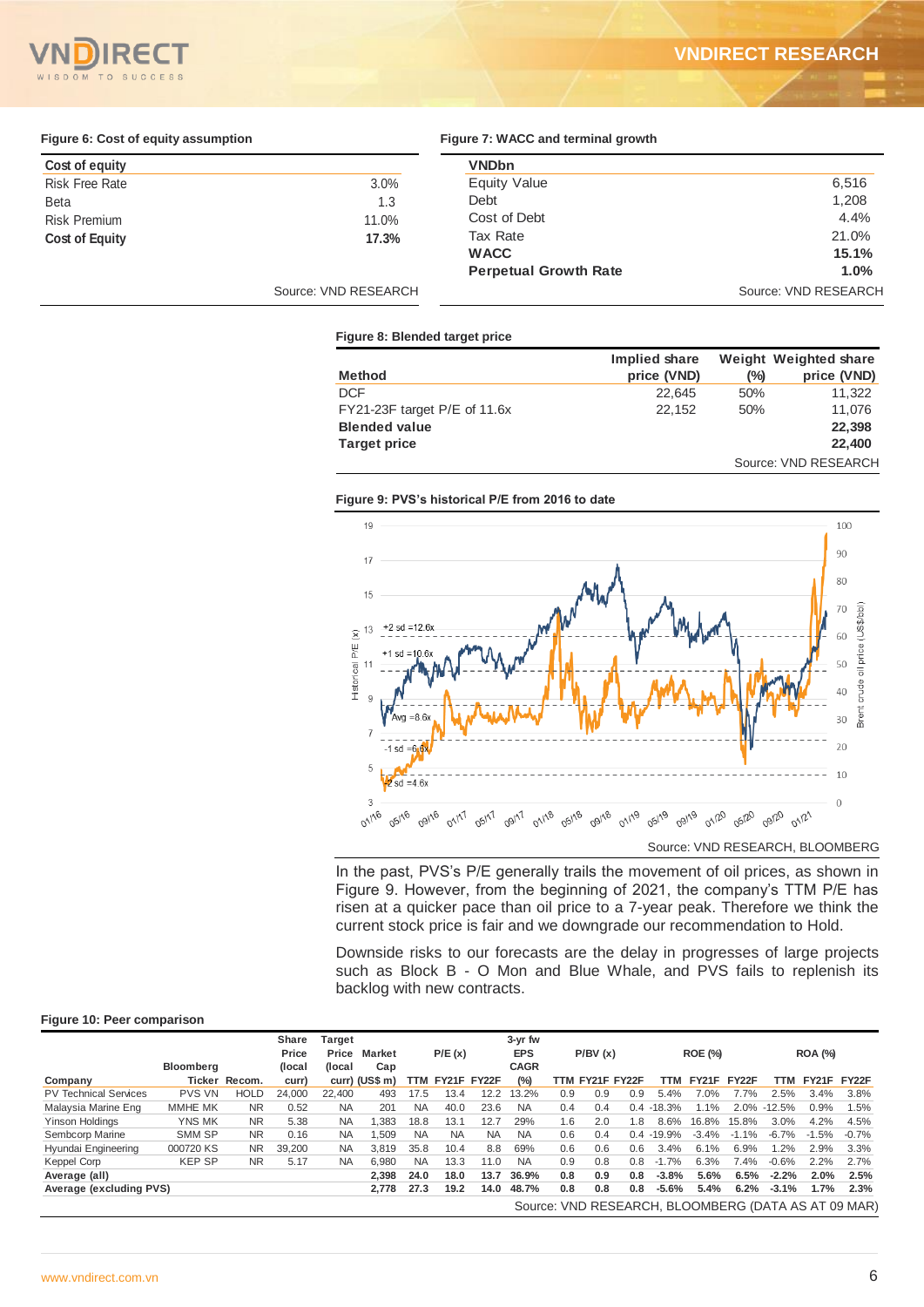# SDOM TO SUCCESS

## **VNDIRECT RESEARCH**

#### **Valuation**



#### **Income statement**

| (VNDbn)                       | 12-20A    | 12-21E    | 12-22E    |
|-------------------------------|-----------|-----------|-----------|
| Net revenue                   | 19,832    | 17,698    | 19,468    |
| Cost of sales                 | (19, 120) | (16, 627) | (18, 322) |
| Gen & admin expenses          | (718)     | (641)     | (705)     |
| Selling expenses              | (119)     | (106)     | (116)     |
| <b>Operating profit</b>       | (125)     | 324       | 323       |
| <b>Operating EBITDA</b>       | 400       | 849       | 830       |
| Depreciation and amortisation | (526)     | (526)     | (506)     |
| <b>Operating EBIT</b>         | (125)     | 324       | 323       |
| Interest income               | 399       | 383       | 362       |
| <b>Financial expense</b>      | (141)     | (119)     | (101)     |
| Net other income              | 714       | 177       | 195       |
| Income from associates & JVs  | 195       | 505       | 566       |
| Pre-tax profit                | 1,042     | 1,270     | 1,345     |
| Tax expense                   | (307)     | (323)     | (342)     |
| Minority interest             | (86)      | (90)      | (95)      |
| Net profit                    | 649       | 857       | 907       |
| Adj. net profit to ordinary   | 649       | 857       | 907       |
| Ordinary dividends            | (526)     | (335)     | (335)     |
| <b>Retained earnings</b>      | 122       | 522       | 573       |

#### **Balance sheet**

| (VNDbn)                               | 12-20A | 12-21E | 12-22E |
|---------------------------------------|--------|--------|--------|
| Cash and equivalents                  | 5,182  | 4,515  | 4,298  |
| Short term investments                | 3,341  | 3,341  | 3,341  |
| Accounts receivables                  | 5,661  | 4,595  | 5,062  |
| Inventories                           | 2,190  | 1,551  | 1,707  |
| Other current assets                  | 289    | 258    | 285    |
| <b>Total current assets</b>           | 16,664 | 14,261 | 14,693 |
| <b>Fixed assets</b>                   | 3,135  | 3,021  | 2,968  |
| Total investments                     | 5,119  | 5,018  | 5,023  |
| Other long-term assets                | 1,453  | 1,425  | 1,398  |
| <b>Total assets</b>                   | 26,371 | 23,725 | 24,082 |
| Short-term debt                       | 734    | 499    | 422    |
| Accounts payable                      | 6,164  | 3,973  | 4,375  |
| Other current liabilities             | 2,799  | 2,498  | 2,751  |
| <b>Total current liabilities</b>      | 9,696  | 6,969  | 7,548  |
| Total long-term debt                  | 474    | 455    | 454    |
| Other liabilities                     | 3,292  | 3,292  | 3,292  |
| Share capital                         | 4,780  | 4,780  | 4,780  |
| Retained earnings reserve             | 3,995  | 4,530  | 4,390  |
| <b>Shareholders' equity</b>           | 12,170 | 12,360 | 12,237 |
| Minority interest                     | 739    | 649    | 550    |
| <b>Total liabilities &amp; equity</b> | 26,371 | 23,725 | 24,082 |



#### **Cash flow statement**

| (VNDbn)                                     | 12-20A   | 12-21E | 12-22E |
|---------------------------------------------|----------|--------|--------|
| Pretax profit                               | 1,042    | 1,270  | 1,345  |
| Depreciation & amortisation                 | 526      | 526    | 506    |
| Tax paid                                    | (221)    | (164)  | (174)  |
| Other adjustments                           | (1, 139) | (884)  | (923)  |
| Change in working capital                   | (912)    | (486)  | (222)  |
| Cash flow from operations                   | (704)    | 262    | 533    |
| Capex                                       | (461)    | (411)  | (452)  |
| Proceeds from assets sales                  | 8        | 8      | 8      |
| Others                                      | 62       | 62     | 62     |
| Other non-current assets changes            |          |        |        |
| Cash flow from investing activities         | (390)    | (341)  | (382)  |
| New share issuance                          | $\Omega$ | 0      | 0      |
| Shares buyback                              |          |        |        |
| Net borrowings                              | (147)    | (254)  | (77)   |
| Other financing cash flow                   |          |        |        |
| Dividends paid                              | (526)    | (335)  | (335)  |
| Cash flow from financing activities         | (673)    | (588)  | (412)  |
| Cash and equivalents at beginning of period | 6,949    | 5,182  | 4,515  |
| Total cash generated                        | (1,767)  | (667)  | (261)  |
| Cash and equivalents at the end of period   | 5,182    | 4,515  | 4,255  |
|                                             |          |        |        |

#### **Key ratios**

|                         | 12-20A      | 12-21E     | 12-22E    |
|-------------------------|-------------|------------|-----------|
| <b>Dupont</b>           |             |            |           |
| Net profit margin       | 3.3%        | 4.8%       | 4.7%      |
| Asset turnover          | 0.75        | 0.71       | 0.82      |
| ROAA                    | 2.5%        | 3.4%       | 3.8%      |
| Avg assets/avg equity   | 2.16        | 2.04       | 1.94      |
| <b>ROAE</b>             | 5.3%        | 7.0%       | 7.4%      |
| <b>Efficiency</b>       |             |            |           |
| Days account receivable | 104.5       | 94.8       | 94.8      |
| Days inventory          | 41.9        | 34.0       | 34.0      |
| Days creditor           | 118.0       | 87.2       | 87.0      |
| Fixed asset turnover    | 6.26        | 5.75       | 6.50      |
| <b>ROIC</b>             | 4.6%        | 6.1%       | 6.7%      |
| Liquidity               |             |            |           |
| Current ratio           | 1.7         | 2.0        | 1.9       |
| Quick ratio             | 1.5         | 1.8        | 1.7       |
| Cash ratio              | 0.9         | 1.1        | 1.0       |
| Cash cycle              | 28.4        | 41.6       | 41.8      |
| Growth rate (yoy)       |             |            |           |
| Revenue growth          | 18.1%       | $(10.8\%)$ | 10.0%     |
| Operating profit growth | $(133.4\%)$ |            | $(0.1\%)$ |
| Net profit growth       | (37.2%)     | 32.1%      | 5.9%      |
| EPS growth              | $(37.2\%)$  | 32.1%      | 5.9%      |
|                         |             |            |           |

*Source: VND RESEARCH*